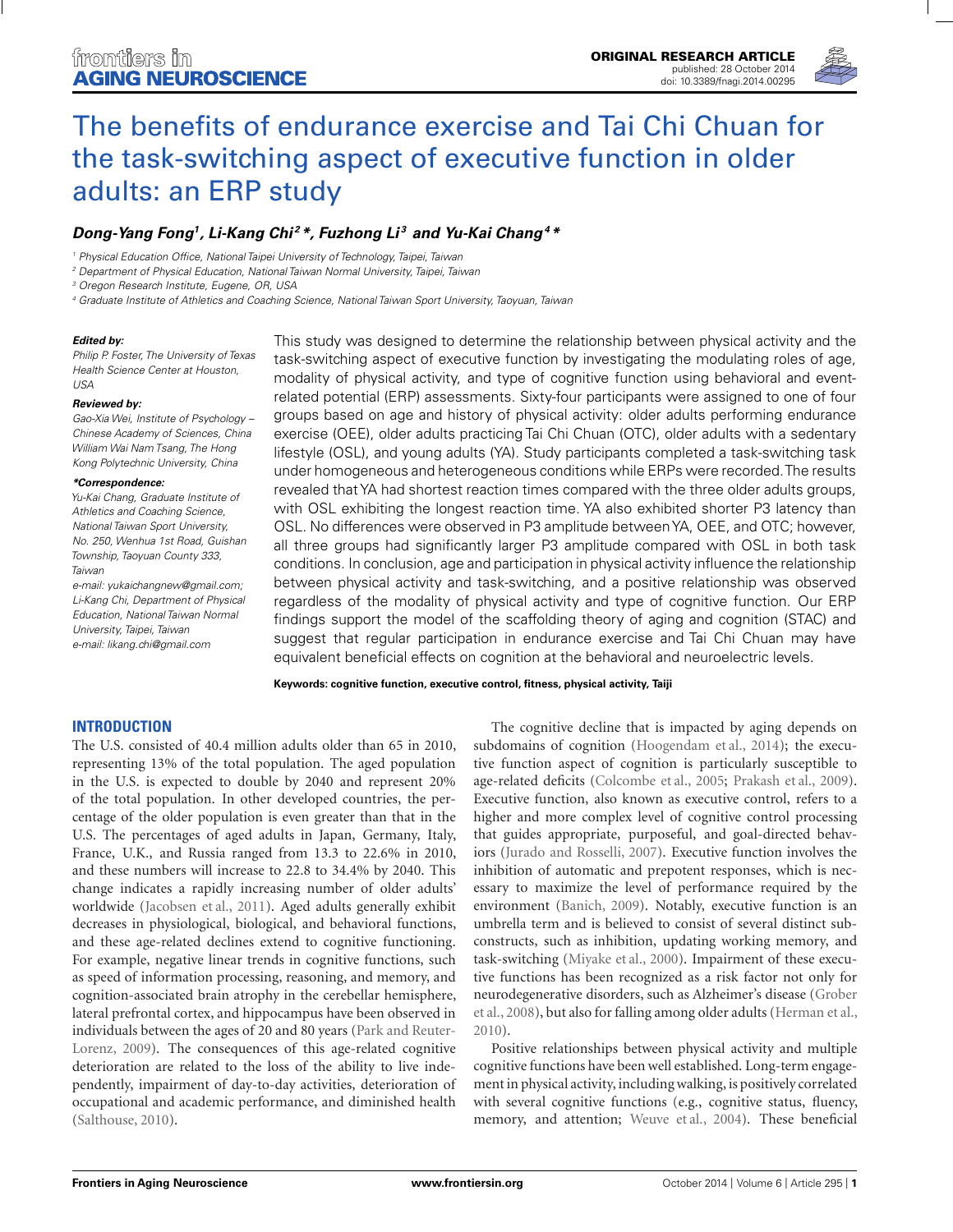impacts of physical activity on cognition are evident, even after considering the effects of possible confounders (e.g., age, depression, smoking, and heart disease; [Etgen et al., 2010](#page-9-0)). Interestingly, exercise may disproportionately affect certain subdomains of cognitive f[unction. A meta-analysis conducted by](#page-8-0) Colcombe and Kramer [\(2003](#page-8-0)) indicated that long-term exercise improved all cognitive functions in the speed, spatial, control, and executive function subdomains and that exercise exhibits the strongest effect on executive function in older adults. These findings led to the formulation of the selective improvement hypothesis (i.e., more beneficial for executive function), which has been supported by several studies [\(Hillman et al.](#page-9-0), [2004](#page-9-0); [Smiley-Oyen et al.](#page-10-0), [2008](#page-10-0)). However, the hypothesis was not supported by later meta-analytic reviews, in which exercise intervention led to similar modest improvements in executive function, processing speed, and memory [\(Smith et al.](#page-10-0), [2010](#page-10-0)) or larger effects on motor function and auditory attention but not executive function [\(Angevaren et al.,](#page-8-0) [2008\)](#page-8-0). These conflicting results may result from the specific aspect of executive function examined. The relationship between physical activity and different cognitive functions deserves further investigation.

Studies on physical activity and cognition have used eventrelated potentials (ERPs). An ERP is a time-locked electroencephalographic (EEG) measure that results from specific events and provides a non-invasive approach for detecting neuroelectric activity at high temporal resolution. ERPs also provide insight into the neural networks and cognitive operations that underlie explicit behavior, in which ERPs may offer a measure that is more sensitive than behavioral responses. [Hillman et al.](#page-9-0) [\(2004](#page-9-0)) observed shorter reaction times during a flanker task in younger adults compared with older adults with histories of high physical activity, moderate physical activity, and being sedentary. This result suggests an age-related decline in the inhibition aspect of executive function. Although no significant differences were observed between reaction time and the level of physical activity among the older adults, those with high and moderate levels of physical activity demonstrated larger amplitudes than younger adults in the ERP P3 component in the inhibitory condition of the flanker task and shorter P3 latencies in the same task compared with older adults in the sedentary group. These findings suggest that the beneficial effect of participation in physical activity on inhibition can be demonstrated at a neuroelectric level, which in this case, included increased attentional resources and the acceleration of the speed of processing. A similar pattern of a physical activity-associated P3 has also been reported for the working [memory aspect of executive function in older adults \(](#page-8-0)Chang et al., [2013a](#page-8-0)).

Regarding inhibition and working memory, task-switching is recognized as another primary construct of executive function [\(Miyake et al., 2000\)](#page-9-0). Task-switching, which is correlated with cognitive flexibility, is the ability to switch attention between different task settings [\(Kray et al., 2013\)](#page-9-0). Tasks related to taskswitching typically consist of homogeneous and heterogeneous blocks. Homogeneous blocks contain trials with a single rule set (e.g., AAAAA or BBBBB), and heterogeneous blocks contain trials with two or more rule sets (e.g., AABBAABB). Unlike homogeneous blocks that repeat the same rule, heterogeneous blocks require study participants to switch quickly between different task rules which involves more mental effort and results in longer reaction times. The difference in reaction times between heterogeneous and homogeneous blocks is termed the "global switch cost/mixing cost" [\(Monsell, 2003](#page-9-0)). This cost is believed to reflect the ability to maintain the instructions of two task settings and to adapt appropriate instructions for meeting the goal of the new task rule, bot[h of which require more working memory \(](#page-9-0)Kray and Lindenberger, [2000\)](#page-9-0). It is important to investigate task-switching because it is a more predominant sub-construct of executive function than inhibition in older adults [\(Hull et al.](#page-9-0), [2008](#page-9-0)) and has been linked to physical activity [\(Hillman et al.](#page-9-0), [2006;](#page-9-0) [Themanson et al.,](#page-10-0) [2006](#page-10-0); [Kamijo and Takeda, 2010](#page-9-0)).

Some ERP studies involving relationships with physical activity have emphasized task-switching in older adults. Although physical activity is generally associated with behavioral and neuroelectric indices of task-switching performance, some equivocal results have been reported. Regarding age effects, [Hillman et al.](#page-9-0) [\(2006\)](#page-9-0) compared active and sedentary older adults with active and sedentary younger adults. They observed that the active groups of both age categories had smaller global switch costs, greater P3 amplitudes, and shorter P3 latencies compared with the sedentary groups. These findings suggest that long-term physical activity benefits task-switching performance, regardless of age. In contrast, physically active adults of both age categories had longer reaction times and slower post-error responses than the sedentary adults of both age groups; however, physically active older adults showed a smaller global switch cost and less neuroelectric activity than sedentary older adults. These differences were not observed in the younger adults [\(Themanson et al.](#page-10-0), [2006](#page-10-0)). These results suggest that both age and physical activity moderate the relationships between physical activity and executive function. Only marginally significant differences were observed in behavioral measures of performance on heterogeneous and homogeneous blocks, but significantly decreased P3 latencies were observed in the active groups compared with the sedentary groups, although only in heterogeneous blocks. This finding supports the selective improvement hypothesis at the neuroelectric level [\(Hillman et al.](#page-9-0), [2006](#page-9-0)). Conversely, other studies have indicated that the influence of physical activity either indirectly supports the selective improvement hypothesis [\(Themanson et al., 2006](#page-10-0)) or demonstrates general improvement in performance on both heterogeneous and homogeneous blocks [\(Dai et al., 2013](#page-9-0)). These inconsistent findings may result from d[ifferent](#page-10-0) [methodological](#page-10-0) [designs.](#page-10-0) [For](#page-10-0) [example,](#page-10-0) Themanson et al. [\(2006\)](#page-10-0) did not examine the condition effect (i.e., heterogeneous compared with homogeneous) and [Dai et al.](#page-9-0) [\(2013](#page-9-0)) did not include a younger control group. Therefore, our study was designed to clarify the relationship between physical activity and task-switching performance by simultaneously investigating the influence of age and the types of cognition.

The modality of physical activity may also affect this relationship. Previous studies of the effects of exercise on cognition have focused predominantly on endurance exercise (e.g., walking and jogging), and a few recent studies have emphasized resistance exercise [\(Liu-Ambrose and Donaldson](#page-9-0), [2009;](#page-9-0) [Voss et al.](#page-10-0), [2011](#page-10-0)). Because recent animal studies have indicated that environmental enrichment leads to enhanced brain and cognitive plasticity (Pang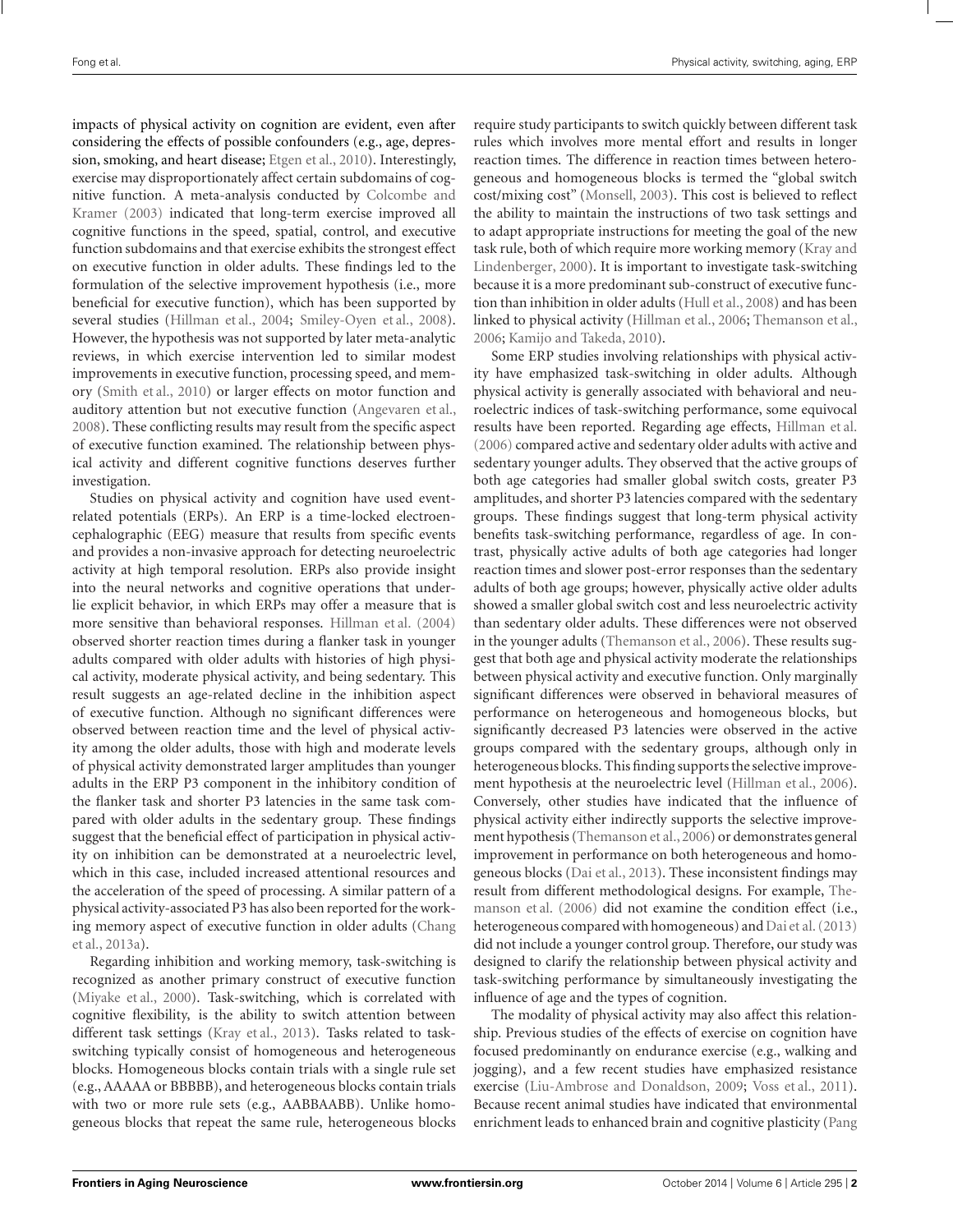and Hannan, [2013](#page-9-0)), exercise that involves multiple characteristics (e.g., exercise and cognitive demand) may be expected to benefit cognition. Using a task-switching paradigm, [Dai et al.](#page-9-0) [\(2013](#page-9-0)), recently showed that older adults practicing closed-skill exercise (i.e., jogging and swimming) and open-skill exercise (i.e., table tennis and tennis) perform better under both homogeneous and heterogeneous conditions compared with their counterparts. The older adults in the open-skill group demonstrated additional benefits in global switch cost compared with the other two groups, suggesting that exercise that involves more physical and cognitive demands has greater benefits on specific cognition. The modality of physical activity should be given greater attention in future studies [\(Erickson and Kramer](#page-9-0), [2009](#page-9-0); [Voss et al., 2011](#page-10-0)).

The present study focused on an alternative modality of physical activity, Tai Chi Chuan. Tai Chi Chuan, which is derived from traditional Chinese martial arts, is a multimodal mindbody exercise regimen [\(Chang et al.](#page-8-0), [2010\)](#page-8-0) that benefits fitness, muscle strength, flexibility, postural control, and fall-risk reduction [\(Jahnke et al., 2010](#page-9-0)), as well as quality of life and well-being [\(Wang et al.](#page-10-0), [2010](#page-10-0)). The link between Tai Chi Chuan and cognition has recently been given more attention [\(Chang et al.](#page-8-0), [2010](#page-8-0)). Working from a neuroimaging perspective, [Chang et al.](#page-8-0) [\(2014](#page-8-0)) proposed a model of a mechanism that suggests that the characteristics of Tai Chi Chuan (i.e., cardiovascular fitness, motor fitness, movement coordination, social interaction, and meditation) would benefit brain structure and function, which would, in turn, facilitate cognitive function. Links between cognition and additional factors of Tai Chi Chuan, such as training of sustained attentional focus, multitasking, and learning and memorization of new skills and movement patterns, have also been shown [\(Wayne et al., 2014](#page-10-0)). Recently, a beneficial effect of Tai Chi Chuan on cognition has been suggested from several narrative reviews [\(Chang et al., 2010](#page-8-0), [2014](#page-8-0); [Miller and Taylor-Piliae, 2014](#page-9-0)). Furtherm[ore, a randomized controlled trial conducted by](#page-10-0) Taylor-Piliae et al. [\(2010\)](#page-10-0) indicated that Tai Chi Chuan not only benefits cognition but also improves cognition more than Western exercise. This greater effect was also revealed when comparing with other type of active controls (e.g.,Western exercise, a combination of resistance and resistance exercise, or an educational program; [Taylor-Piliae et al., 2010;](#page-10-0) [Wayne et al., 2014](#page-10-0)). However, this line of research is nascent (e.g., proposing a temperate model, using preexperimental designs, applying cognitive tasks with less precision), and no previous study has examined Tai Chi Chuan and cognition as assessed by task switching and measuring neuroelectric activity.

Accordingly, the present study had three purposes. The first aim was to examine the modulating roles of age and participation in physical activity on the relationship between physical activity and cognitive function, as measured at the behavioral and neuroelectrical levels. We hypothesized that although older adults would exhibit poorer performance at both levels of measurement compared with younger controls, the physically active older adults would demonstrate better cognitive performance than older adults with sedentary lifestyles. Second, we investigated the relationship between physical activity and different types of cognition, i.e., whether physical activity is associated with the "selective improvement hypothesis." We assessed this possibility using the task-switching paradigm and predicted that physical activity would be strongly related to improved performance on tasks that required more cognitive control. Finally, we explored differences in performance and associated neuroelectric ERP processing on a task-switching task between older adults engaged in endurance exercise (e.g., walking) and Tai Chi Chuan to determine whether the modality of physical activity influences the relationship between physical activity and cognition. We predicted that older adults in both exercise modalities would exhibit more benefits to cognitive performance than older sedentary adults.

# **MATERIALS AND METHODS**

## **PARTICIPANTS**

Older adults (65–75 years of age) and younger adults (20–30 years of age) were enrolled using an advertisement that was posted in communities, universities, parks, jogging clubs, and Tai Chi Chuan clubs around Taipei, Taiwan. Participants in the experiments were required to meet initial criteria of right-hand dominance, normal or corrected-to-normal visual acuity, normal color vision, intact cognition [i.e., Mini-Mental State Examination (MMSE) > 26], and absence of current smoking, psychiatric disorders, neurological history, and head injury. The initial screening was assessed by a demographic questionnaire, a health screening questionnaire, and the MMSE.

In total, 48 older adults and sixteen younger adults who met the inclusion criteria were recruited. The eligible participants were placed into one of four groups based on their age and exercise status: OEE, OTC, OSL, and YA. The OEE and OTC participants were older adults who currently engaged in regular exercise (at least 5 years of exercise, three times a week and for 30 min each session). The exercise could be endurance exercise (i.e., walking and jogging) or the Yang style of Tai Chi Chuan. OSL participants were older adults who exercised irregularly (less than one 15-min session per week). The YA participants were younger adults who met the initial criteria. Additional screening was conducted with the I[nternational](#page-8-0) [Physical](#page-8-0) [Activity](#page-8-0) [Questionnaire](#page-8-0) [\(IPAQ;](#page-8-0) Bauman et al., [2009\)](#page-8-0) to confirm whether the recruiting process was appropriate. The IPAQ is a multi-country questionnaire designed to measure the amount of physical activity during the previous week, in which the mode, duration (i.e., at least 10 min), frequency, and intensity (i.e., light, moderate, or vigorous) of the exercise were reported. The metabolic equivalents (METs) of the reported exercise were calculated. All participants completed a written informed consent form. **[Table 1](#page-3-0)** presents demographic data across four groups. The sample size met the requirement for power analysis in a  $4 \times 2$  mixed design with power (0.80), alpha (0.05), and effect size f (0.48; [Colcombe and Kramer, 2003](#page-8-0)). The research protocol was approved by the Institutional Review Board of the National Taiwan Sport University.

## **TASK-SWITCHING TASK**

Participants completed a modified task-switching task from [Hillman et al.](#page-9-0) [\(2006](#page-9-0)). The task-switching task employed an S1–S2 paradigm in which an S1 (cue stimulus) appeared for 500 ms, followed by an S2 (target stimulus). The target duration was 1000 ms, and the inter-stimulus interval (ISI) was 1500 ms. The task-switching task consisted of two block types: homogeneous and heterogeneous.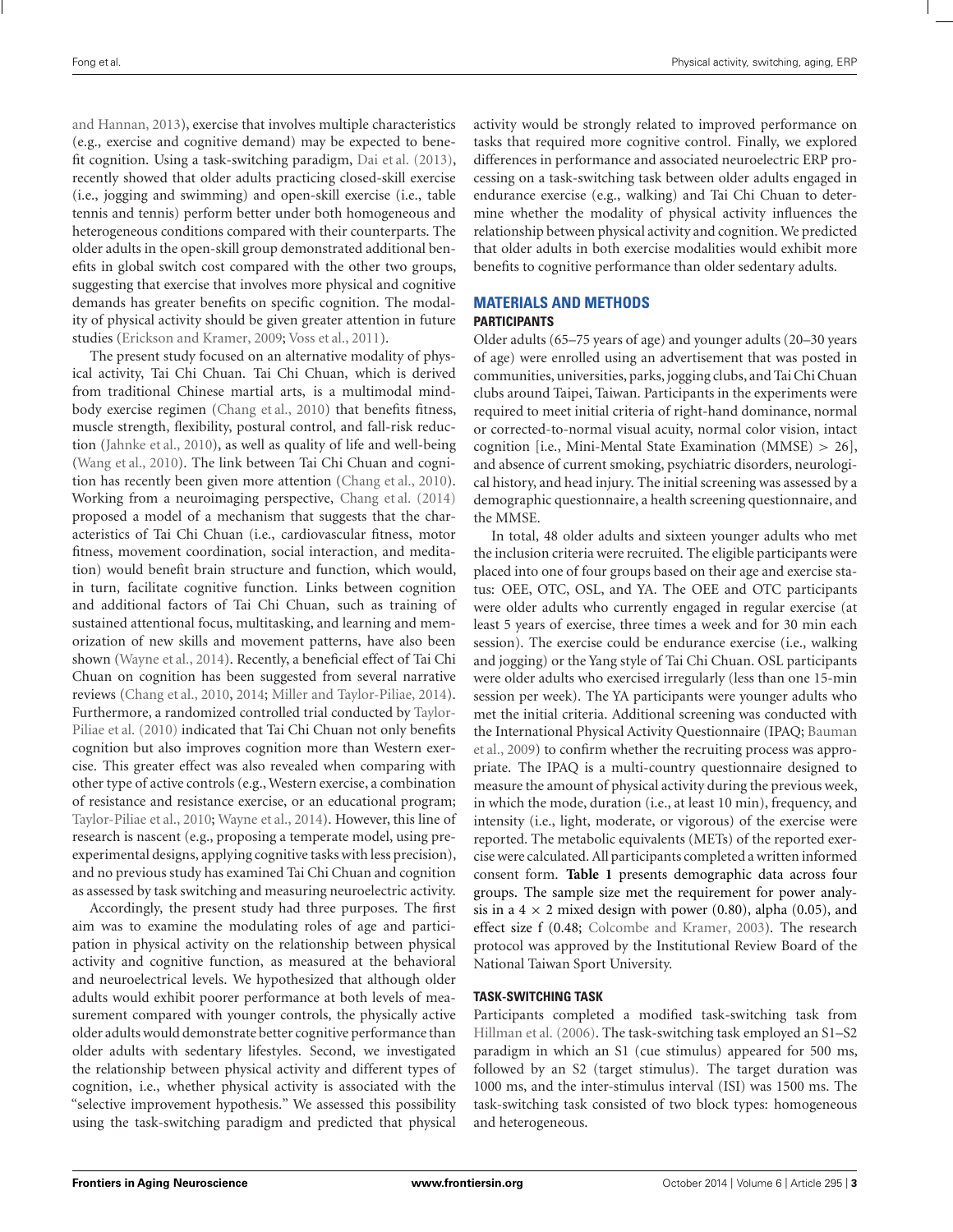| <b>Measures</b>        | Group                              |                                   |                              |                                  |
|------------------------|------------------------------------|-----------------------------------|------------------------------|----------------------------------|
|                        | YA                                 | <b>OEE</b>                        | <b>OTC</b>                   | <b>OSL</b>                       |
| Sample size            | 16                                 | 16                                | 16                           | 16                               |
| Gender (F/M)           | 6/10                               | 10/6                              | 8/8                          | 8/8                              |
| Age (yrs)              | $22.43 \pm 2.58^a$                 | $68.37 \pm 3.68$                  | 67.31 $\pm$ 4.92             | $68.93 \pm 4.28$                 |
| Education (yrs)        | $15.75 \pm 1.43^a$                 | $10.25 \pm 3.10$                  | $11.68 \pm 3.94$             | $11.31 \pm 3.92$                 |
| Height (cm)            | $167.37 \pm 6.91^a$                | $159.87 \pm 8.09$                 | $159.75 \pm 7.40$            | $156.56 \pm 5.95$                |
| Weight (kg)            | $60.06 \pm 11.82$                  | $55.93 \pm 8.11$                  | 59.78.8.82                   | $56.12 \pm 7.24$                 |
| BMI ( $kg.m^{-2}$ )    | $21.59 \pm 3.56$                   | $21.80 \pm 1.88$                  | $23.33 \pm 2.37$             | $22.85 \pm 2.23$                 |
| <b>MMSE</b>            | $29.87 \pm 0.34$ <sup>a</sup>      | $28.37 \pm 1.08$                  | $27.68 \pm 1.25$             | $28.25 \pm 0.25$                 |
| Exercise years         | $6.50 \pm 4.69^b$                  | $5.62 \pm 5.48$ <sup>b</sup>      | $13.56 \pm 8.61^a$           | $1.03 \pm 2.03$                  |
| Frequency/week         | $3.31 \pm 1.19^b$                  | $4.00 \pm 1.03^b$                 | $6.06 \pm 1.23^a$            | $1.01 \pm 1.41$                  |
| Duration (session/min) | $86.25 \pm 24.18^a$                | 60.00 $\pm$ 17.32 <sup>b</sup>    | 78.75 ± 15.00 <sup>a</sup>   | $15.00 \pm 21.21$                |
| <b>IPAQ</b>            |                                    |                                   |                              |                                  |
| Light                  | $67.03 \pm 179.58$                 | $1411.31 \pm 703.94$ <sup>a</sup> | $597.09 \pm 151.28^{\circ}$  | 710.31 $\pm$ 313.20 <sup>b</sup> |
| Moderate               | 1380.00 $\pm$ 1117.13 <sup>a</sup> | 397.81 ± 403.03                   | $1910.00 \pm 804.85^{\circ}$ | $60.00 \pm 210.14$               |
| Vigorous               | 600.00 $\pm$ 919.13 <sup>a</sup>   | $0.00 \pm 0.00$                   | $0.00 \pm 0.00$              | $0.00 \pm 0.00$                  |
| Total                  | $2047.03 \pm 1743.21$              | $1820.38 \pm 524.81$              | 2507.09 ± 1490.31            | 770.31 $\pm$ 397.40 <sup>a</sup> |

<span id="page-3-0"></span>

|  | Table 1   Descriptive data of participants' demographic and exercise characteristics (means $\pm$ SD). |  |
|--|--------------------------------------------------------------------------------------------------------|--|
|--|--------------------------------------------------------------------------------------------------------|--|

YA, young adult; OEE, older endurance exercise; OTC, older Tai Chi Chuan; OSL, older sedentary lifestyle; BMI, body mass index; MMSE, Mini-Mental State Exam; IPAQ, International Physical Activity Questionnaire (metabolic equivalents/week); duration, duration of specific exercise (i.e., endurance exercise or Tai Chi Chuan). a,b Represent the significant difference,  $p < 0.01$ .

The S1 of the first type of homogeneous block was a yellow triangle, and the S2 that followed was a numerical digit (i.e., 1, 2, 3, 4, 6, 7, 8, 9). Each participant in the block was instructed to identify whether the numeric stimulus was greater than or less than 5 by thumb pressing on the right or left button on a response box that was held in both hands. In the other type of homogeneous block, the S1 was a blue circle, and the participant was instructed to identify whether the numeric digit (S2) was odd or even by thumb pressing on the right or left button of the response box. Each block consisted of 90 target trials with identical percentages of correct right and left responses. In the heterogeneous block, the S1 was either a yellow triangle or a blue circle. If it was a yellow triangle, the participant was instructed to respond to the magnitude of the S2 by identifying whether the number was greater or less than 5. If the S1 was a blue circle, the participant was instructed to respond to the character of the S2 by identifying whether the number was odd or even. Each block consisted of 90 target trials with identical percentages of the two types of S1 and required right and left responses.

All stimuli were 4.5 cm  $\times$  4.5 cm and located in the center of a 37 cm  $\times$  37 cm computer monitor that was 100 cm from the participant. Each participant was administered several short practice trials for each block to familiarize the participant with the task prior to official testing (i.e., more than 90% of accuracy). Participants were required to complete five blocks of trials, two homogeneous blocks, and three heterogeneous blocks. Reaction time and accuracy on the homogeneous and heterogeneous blocks and the switch cost (i.e., subtracting the mean reaction time of the heterogeneous block from that of the homogeneous blocks) were calculated for the behavioral analysis.

## **ERP RECORDINGS AND DATA REDUCTIONS**

Ongoing EEG activity was continuously recorded using Ag/AgCl electrodes located at 14 scalp sites (i.e., Fz, F3, F4, Cz, C3, C4, Pz, P3, P4, T3, T4, Oz, O1, and O2) based on an international 10–20 system [\(Jasper, 1958\)](#page-9-0). All electrodes were mounted using a Neuroscan Quick-Cap (Neuro, Inc. El Paso, TX, USA) and were referenced to right and left mastoid electrodes, with Fpz serving as the ground electrode. Vertical and horizontal electro-oculogram data (VEOG and HEOG) were collected from adhesive electrode sites below and above the left eye to monitor eye blinks and at sites on the outer canthus of each eye to monitor eye blinks and movements. All electrode impedances were kept below 5 k $\Omega$ . Neuroscan amplifiers (Neuroscan SynAmps II) were employed to amplify the EEGs, with a digitization rate of 1000 Hz, a band-pass filter of 0.1 to 50 Hz, and a notch filter of 60 Hz being applied to acquire data.

Event-related potentials were extracted by offline processing that was segmented into 1200 ms epochs consisting of 200 ms prior to and 1000 ms after stimulus onset. Only corrected responses in the homogeneous and heterogeneous trials were averaged. The largest positive waveform between 300 and 550 ms was indexed as P3, and the P3 amplitude and latency at the midline of Fz, Cz, and Pz were identified and analyzed [\(Chang et al.](#page-8-0), [2013a](#page-8-0); [Dai et al.,](#page-9-0) [2013](#page-9-0)). The topographic map of P3 resulted from 32 channels is presented.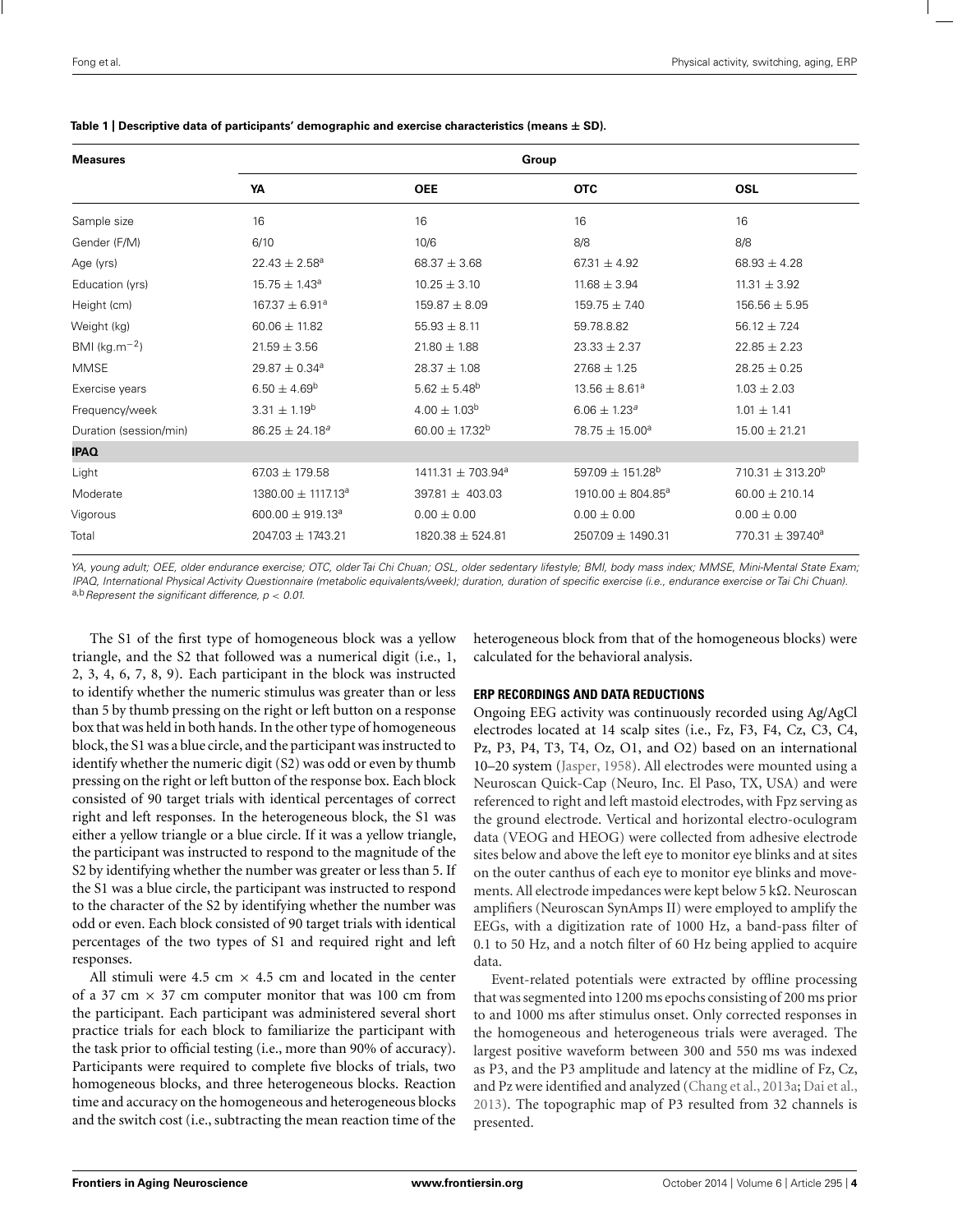#### **STATISTICAL ANALYSIS**

One-way analysis of variance (ANOVA) or a Chi Square test was initially used to test the significance of group differences in demographic and exercise-related characteristics between the four groups where appropriate. Two-way repeated-measure ANOVAs with a mixed 4 (Group: YA, OEE, OTC, or OSL)  $\times$  2 (Condition: homogeneous or heterogeneous) model were separately employed for the behavioral data (i.e., reaction time and accuracy), and a one-way ANOVA was computed for the switch cost of behavioral data as expressed by reaction time and accuracy. Three-way repeated-measure ANOVAs with a 4 (Group)  $\times$  2 (Condition)  $\times$  3 (Site: Fz, Cz, or Pz) mixed model were then separately employed for the amplitude and latency of the ERP P3 component. All ANOVAs were subjected to a Greenhouse–Geisser adjustment to meet the assumption of sphericity. Main and interaction effects were followed by the Tukey's HSD (honestly significant difference) *post hoc* test and multiple comparisons of *t*-tests with Bonferroni corrections when necessary. Effect size was expressed as a partial eta-squared  $(\eta^2)$  to determine the magnitude of the effect when a significant main and interaction effects was reached. An alpha of 0.05 was used as the level of significance prior to the Bonferroni correction.

## **RESULTS**

## **PARTICIPANTS**

A one-way ANOVA revealed no significant differences between the four groups in terms of weight, body mass index (BMI; *ps* > 0.18), or gender (chi-squared  $> 0.10$ ). However, significant differences between the four groups were observed in age, education, height, MMSE, exercise years, exercise frequency per week, and exercise duration per session [*Fs*(3,60) > 6.61, *ps* < 0.001). The *post hoc* test revealed that YA participants were younger and taller, had more years of education, and had a higher MMSE than the OEE, OTC, and OSL participants (*ps* < 0.004), whereas no significant differences in these variables were observed between the three older adult groups (*ps* > 0.10). OTC had the most exercise years and the highest frequency of exercise per week. YA and OEE ranked next, and OSL had the least exercise years and lowest frequency of exercise per week. YA and OTC had the longest durations per session. OEE ranked next, and OSL ranked fourth.

One-way ANOVAs also revealed significant differences between the four groups in light-intensity, moderate-intensity, and vigorous-intensity exercise and in the total IPAQ score  $[Fs(3,60) > 6.07, ps > 0.001]$ . The *post hoc* test revealed that OEE had the highest MET in the light-intensity IPAQ score; OSL and OTC ranked next, and YA ranked last. OTC and YA had the highest MET in the moderate-intensity IPAQ score, and OEE and OSL ranked next. YA had a higher MET in the vigorous-intensity IPAQ score than the three older adult groups. Lastly, OTC, YA, and OEE had higher METs in the overall IPAQ score than OSL.

## **BEHAVIORAL DATA**

#### *Reaction time*

A two-way ANOVA revealed a main effect of group  $[F(3,60) = 30.31, p < 0.007, \eta^2 = 0.60]$ . YA had the shortest reaction time, followed by OEE and OTC, and OSL had longest reaction time. A main effect of condition was also observed  $[F(1,60) = 253.75, p < 0.0001, \eta^2 = 0.81]$ . The homogeneous condition had shorter reaction times than the heterogeneous condition. An interaction of group and condition was observed  $[F(3,60) = 8.04, p < 0.0001, \eta^2 = 0.28].$ 

Regarding the interaction of group and condition, the *post hoc* test for the homogeneous condition revealed thatYA had the shortest reaction time (496.56 ± 42.09 ms, *ps* < 0.004). OEE and OTC had the second shortest reaction times, with no significant differences (608.62  $\pm$  89.87 and 645.78  $\pm$  107.30 ms, respectively), and OSL had the longest reaction time (796.82  $\pm$  162.65 ms). A similar ranking of reaction time was detected for the heterogeneous condition. YA had the shortest reaction time (638.39  $\pm$  163.33 ms, *ps* < .0001), OEE and OTC had the second shortest reaction times  $(986.76 \pm 247.96 \text{ and } 1099.75 \pm 198.48 \text{ ms}, \text{ respectively})$ , with no significant differences between the groups, and OSL had the longest reaction time (1183.24  $\pm$  169.45 ms). Significantly shorter reaction times for the homogeneous condition than for the heterogeneous condition were observed for the four groups ( $p < 0.001$ ; **[Figure 1A](#page-5-0)**).

Regarding switch cost, a one-way ANOVA revealed significant differences between the four groups  $[F(3,60) = 8.04, p < 0.0001]$ . The *post hoc* test revealed that YA had a smaller switch cost  $(168.84 \pm 133.20 \text{ ms}, p < 0.004)$  than OEE, OTC, and OSL  $(378.14 \pm 236.78, 453.93 \pm 144.55,$  and  $386.42 \pm 185.57$  ms, respectively), with no significant differences between the three older adult groups (**[Figure 1B](#page-5-0)**).

#### *Accuracy*

A two-way ANOVA revealed a main effect of group  $[F(3,60) = 4.46, p < 0.007, \eta^2 = 0.18]$  where YA had higher accuracy than OSL (94.60  $\pm$  0.02, 73.30  $\pm$  0.02,  $p$  < 0.03). A main effect of condition was observed  $[F(1,60) = 46.89, p < 0.0001,$  $\eta^2 = 0.44$ ] where the heterogeneous condition had less accuracy than the homogeneous condition. An interaction of group and condition was also observed  $[F(3,60) = 4.42, p < 0.007, \eta^2 = 0.18]$ .

The interaction of group and condition was examined with a *post hoc* test. No significant differences between the four groups were observed for the homogeneous condition (accuracy ranged from 93.88 ± 0.07 to 97.56 ± 0.05, *p* > 0.05). However, the *post hoc* test for the heterogeneous condition revealed that YA had higher accuracy than OSL (93.69  $\pm$  0.06, 72.75  $\pm$  0.22,  $p < 0.03$ ). No other significant differences were observed in the heterogeneous condition. Additionally, OEE, OTC, and OSL (*ps* < 0.009) but not YA were significantly more accurate in the homogeneous condition than the heterogeneous condition.

Regarding switch cost, a one-way ANOVA revealed a significant difference between the four groups  $[F(3,60) = 4.45,$ *p* < 0.007]. A *post hoc* test revealed that YA had a lower switch cost (−0.02 ± 0.05, *p* < 0.05) than OEE, OTC, and OSL (−0.14 ± 0.19, −0.15 ± 0.11, and −0.21 ± 0.21, respectively, *p* < 0.01), but no significant differences were observed between the three older adult groups.

# **ERP DATA**

## *P3 Amplitude*

A three-way ANOVA revealed a main effect of group  $[F(3,60) = 6.09, p < 0.001, \eta^2 = 0.23]$ . OSL had a smaller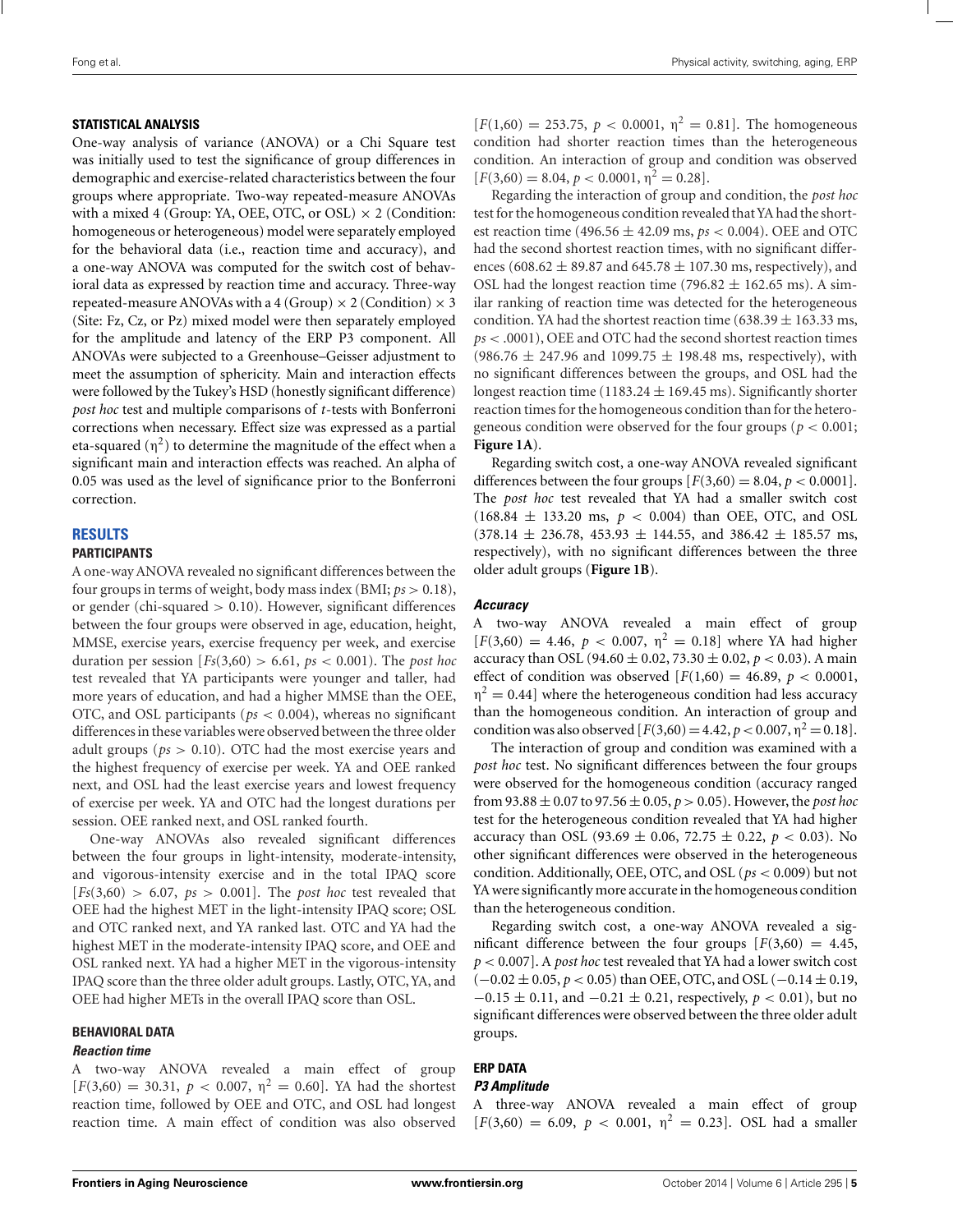<span id="page-5-0"></span>

P3 amplitude (10.83  $\pm$  1.32  $\mu$ V) than OEE, OTC, and YA  $(17.08 \pm 1.32, 18.02 \pm 1.32, 16.71 \pm 1.32 \mu V$ , respectively), and no significant differences were observed between the latter three groups ( $p > 1.00$ ; **Figure 2**). Interactions of group and condition  $[F(3,60) = 3.03, p < 0.04, \eta^2 = 0.13]$  and group and site  $[F(6,120) = 5.60, p < 0.0001, \eta^2 = 0.22]$  were also observed.

The interaction of group and condition was examined with a *post hoc* test. For the homogeneous condition, OSL had a smaller P3 amplitude (10.53  $\pm$  3.91  $\mu$ V,  $p$  < 0.04) than OEE, OTC, and YA  $(19.27 \pm 8.94, 18.59 \pm 4.47, 16.32 \pm 5.06 \,\mu\text{V}$ , respectively), and no significant differences were observed between the latter three groups. Similar results were observed for the heterogeneous condition, in which OSL had a smaller P3 amplitude than OEE, OTC, and YA (11.12  $\pm$  5.18  $\mu$ V vs. 17.44  $\pm$  7.32  $\mu$ V, and 17.09  $\pm$  4.74  $\mu$ V, respectively,  $p < 0.03$ ). Lastly, OEE but not OSL, OTC, or YA had significantly larger P3 amplitude in the homogeneous condition than the heterogeneous condition ( $p < 0.003$ ).



The interaction of group and site was examined with a *post hoc* test. No significant differences were observed at Fz, but OSL had a smaller P3 amplitude at Cz  $(10.17 \pm 4.04 \,\mu\text{V}, p < 0.02)$  than the other three groups (16.96  $\pm$  6.84  $\mu$ V, 18.83  $\pm$  6.51  $\mu$ V, and  $18.42 \pm 5.75 \mu V$  for OEE, OTC, and YA, respectively). OSL also had a smaller P3 amplitude at Pz  $(9.71 \pm 3.04 \,\mu\text{V}, p < 0.001)$ than the other three groups (16.52  $\pm$  5.88 μV, 17.77  $\pm$  5.97 μV,  $18.98 \pm 4.86$   $\mu$ V for OEE, OTC, and YA, respectively). However, significant within-group site differences were observed only in YA, in which  $Pz > Cz > Fz$  ( $p < 0.001$ ; **Figure 3** presents topographical maps of the mean P3 voltage).

## *P3 Latency*

A three-way ANOVA revealed a main effect of group  $[F(3,60) = 3.59, p < 0.019, \eta^2 = 0.19]$ . YA had a shorter P3 latency (387.00  $\pm$  18.17  $\mu$ V) than OSL (463.14  $\pm$  18.17  $\mu$ V), but no significant differences were observed between the three older groups. A main effect of site  $[F(2,120) = 4.55, p < 0.012,$  $\eta^2 = 0.07$ , an interaction of group and site  $F(6,120) = 3.03$ ,



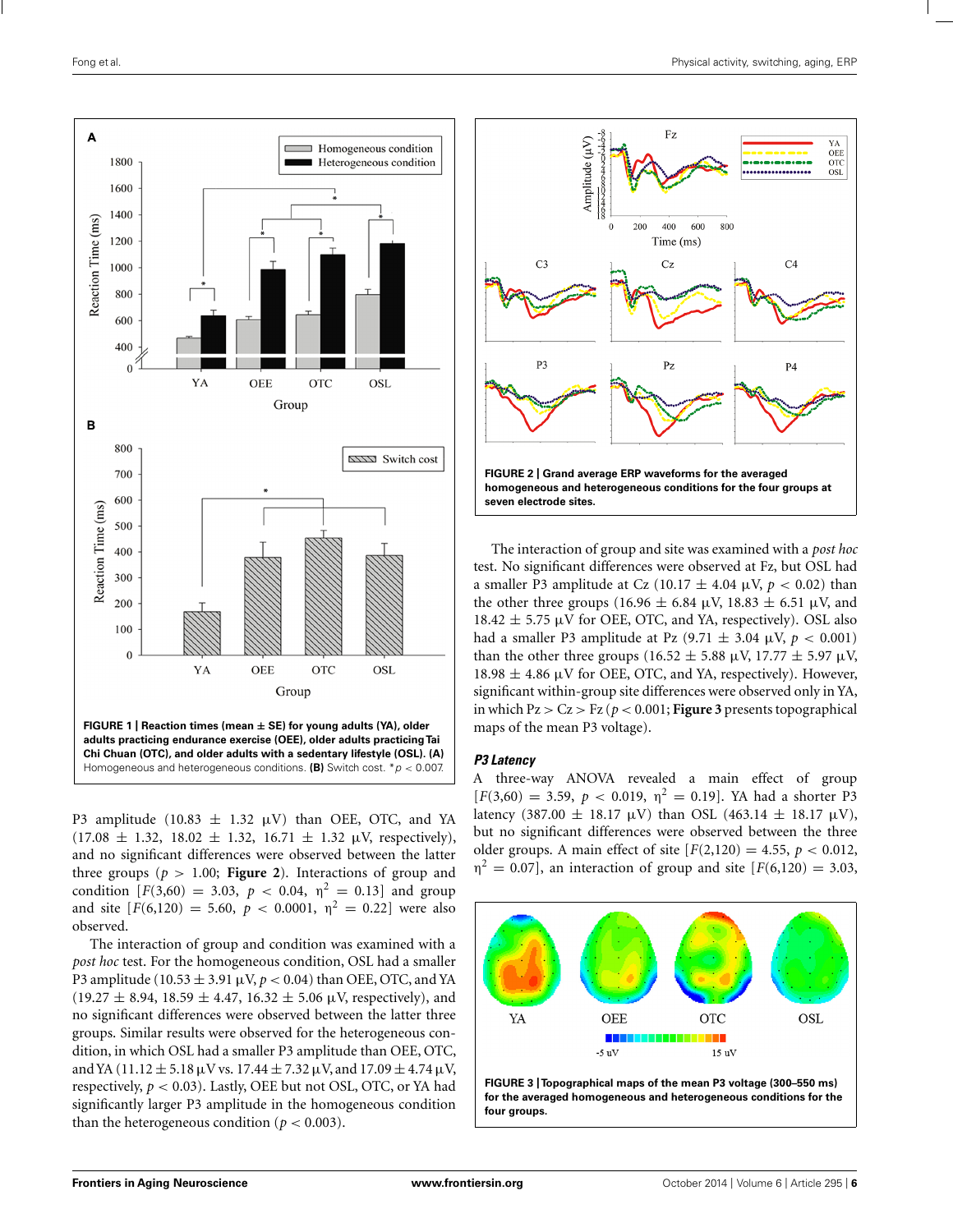$p < 0.0001$ ,  $\eta^2 = 0.23$ , and an interaction of condition and site  $[F(2,120) = 7.64, p < 0.0021, \eta^2 = 0.11]$  were also observed.

The interaction of group and site was examined with a *post hoc* test. No significant differences were observed at Fz or Cz, but YA had the shortest P3 latency at Pz  $(350.77 \pm 53.69 \text{ ms}, p < 0.01)$ , OEE and OTC had the second shortest at Pz  $(441.72 \pm 44.57 \text{ ms})$ and 420.79  $\pm$  76.44 ms, respectively), and OSL had the longest at Pz (498.23  $\pm$  87.24 ms,  $p < 0.01$ ). Significant within-group site differences were observed in YA, which had a shorter latency at Pz than Fz, and OEE and OSL had longer latencies at Pz than Fz  $(p < 0.01)$ . No significant differences were observed within the OTC group.

The interaction of condition and site was examined with the *post hoc* test. No significant site effects were observed for the homogeneous condition, but in the heterogeneous condition, Pz (435.31  $\pm$  99.63 ms,  $p < 0.001$ ) had a longer latency than Cz and Fz (396.70  $\pm$  105.63 ms and 387.66  $\pm$  108.87 ms, respectively). A significant difference between the homogeneous and heterogeneous conditions was identified at the Fz site  $(421.43 \pm 106.17 \text{ ms})$ compared with  $387.06 \pm 108.87$  ms,  $p < 0.02$ ), but no significant differences were observed at Cz or Pz.

## **DISCUSSION**

Previous studies have demonstrated a positive relationship between endurance exercise and cognition. The present study was designed to extend these studies by exploring the influences of age, participation in physical activity, type of experimental condition, and modality of physical activity in the relationship between physical activity and the task-switching aspect of executive function at behavioral and neuroelectric levels.

Our results revealed robust age effects; older adults exhibited poorer performance in the behavioral measures (e.g., reaction time, accuracy, and switch cost) than younger individuals. The[se findings corroborate previous empirical studies \(](#page-9-0)Hillman et al., [2006](#page-9-0)) and a meta-analysis that indicated that age-related deterioration is evident in cognitive tasks that involve taskswitching [\(Wasylyshyn et al., 2011](#page-10-0)). Although no differences were observed in an index of switch cost between the three older adult groups, OEE and OTC demonstrated superior performance (i.e., shorter reaction times in both the homogeneous and heterogeneous conditions) compared with OSL, indicating that participation in physical activity positively influences task switching. These findings are partially consistent with previous studies that have demonstrated that walking exercise enhances task-switching performance [\(Kramer et al.](#page-9-0), [1999\)](#page-9-0) and that older adults who engaged in regular closed- or open-skill exercises have better task-switching performance than counterparts who do not exercise [\(Dai et al.](#page-9-0), [2013\)](#page-9-0). The present findings are also similar to those of previous studies that showed that younger and older adults who exercised regularly performed better than sedentary controls [\(Hillman et al.](#page-9-0), [2006\)](#page-9-0). Together, these results tentatively support our first hypothesis that age and participation in physical activity influence the relationship between physical activity and task-switching performance at behavioral levels; i.e., aging tends to impair cognitive performance, but physical activity tends to ameliorate age-related cognitive deterioration.

An age effect was also observed in the ERP results. YA had a larger P3 amplitude and a shorter P3 latency than the older adults, especially those in the OSL group. The P3 component has been associated with aging [\(Friedman et al.](#page-9-0), [1997](#page-9-0); [Walhovd and Fjell,](#page-10-0) [2003](#page-10-0)). In a cross-sectional comparison of adults of 20–79 years of age, [Picton et al.](#page-9-0) [\(1984\)](#page-9-0) found that P3 amplitude was reduced at a rate of 0.18 μV and that P3 latency was increased at a rate of 1.36 ms for every additional year of age. Our results also show an interaction between group and site. YA had the largest P3 amplitude at Pz, but OSL showed no differences at Pz, Cz, or Fz. These findings are consistent with the "compensation hypothesis," which is an ERP-related aging hypothesis. The compensation hypothesis suggests that the brain cortex, particularly in the frontal scalp area, is overactivated during task performance in older adults compared with younger adults, which reflects the requirement of older adults to recruit more frontal activation of neural networks to compensate for age-related cognitive deterioration [\(Friedman et al.](#page-9-0), [1997;](#page-9-0) [Friedman](#page-9-0), [2003\)](#page-9-0). The compensation demonstrated by the ERP data was a downstream form of the frontal compensation or the posterior–anterior shift in aging that has been proposed by function[al neuroimaging studies](#page-10-0) [\(Davis et al., 2008;](#page-9-0) Reuter-Lorenz and Park, [2010\)](#page-10-0).

Potentially the most intriguing finding of the present study is that OEE and OTC not only exhibited larger P3 amplitudes than OSL but that their P3 amplitudes were equivalent to that of YA. This result suggests that older adults who are engaged in endurance exercise and Tai Chi Chuan are similar to younger adults at the neuroelectric level. The positive association between physical activity and ERP indices on task-switching identified in the present study is similar to the results of previous studies that examined the effects of exercise on inhibition and working memory across the lifespan [\(Hillman et al.](#page-9-0), [2004](#page-9-0); [Chang et al.](#page-8-0), [2013a,b](#page-8-0)). Because P3 amplitude is associated with the mental representation of a deviant event [\(Donchin](#page-9-0), [1981](#page-9-0)) and believed to reflect the amount of attentional resources allocated to a given task [\(Polich,](#page-9-0) [1987](#page-9-0); [Polich and Heine, 1996](#page-9-0)) and because P3 latency is believed to be associated with the duration of stimulus evaluation and classification [\(Donchin, 1981\)](#page-9-0), the beneficial effect of physical activity on task-switching may be related to improved attentional resource allocation rather than the speed of stimulus evaluation and classification. Notably, our findings support the conceptual model of the STAC proposed by [Park and Reuter-Lorenz](#page-9-0) [\(2009](#page-9-0)). According to STAC, aging-related cognitive function is primarily associated with neural challenges, functional deterioration, and compensatory scaffolding. Although aging has a negative effect on cognition and brings neural challenges (e.g., white matter changes and cortical thinning) and functional deterioration (decreased medial temporal recruitment), the compensatory scaffolding can be enhanced by functional compensatory mechanisms (e.g., frontal recruitment and neurogenesis) and environmental alterations (e.g., new learning and exercise). Therefore, our ERP results support the STAC model by showing that all of the older adult groups recruited more brain resources than the younger adults and that older adults who were engaged in physical activity exhibited P3 patterns similar to those of younger adults, suggesting that although aging negatively affects cognition, physical activity provides a scaffold for improving cognitive function. Taken together, these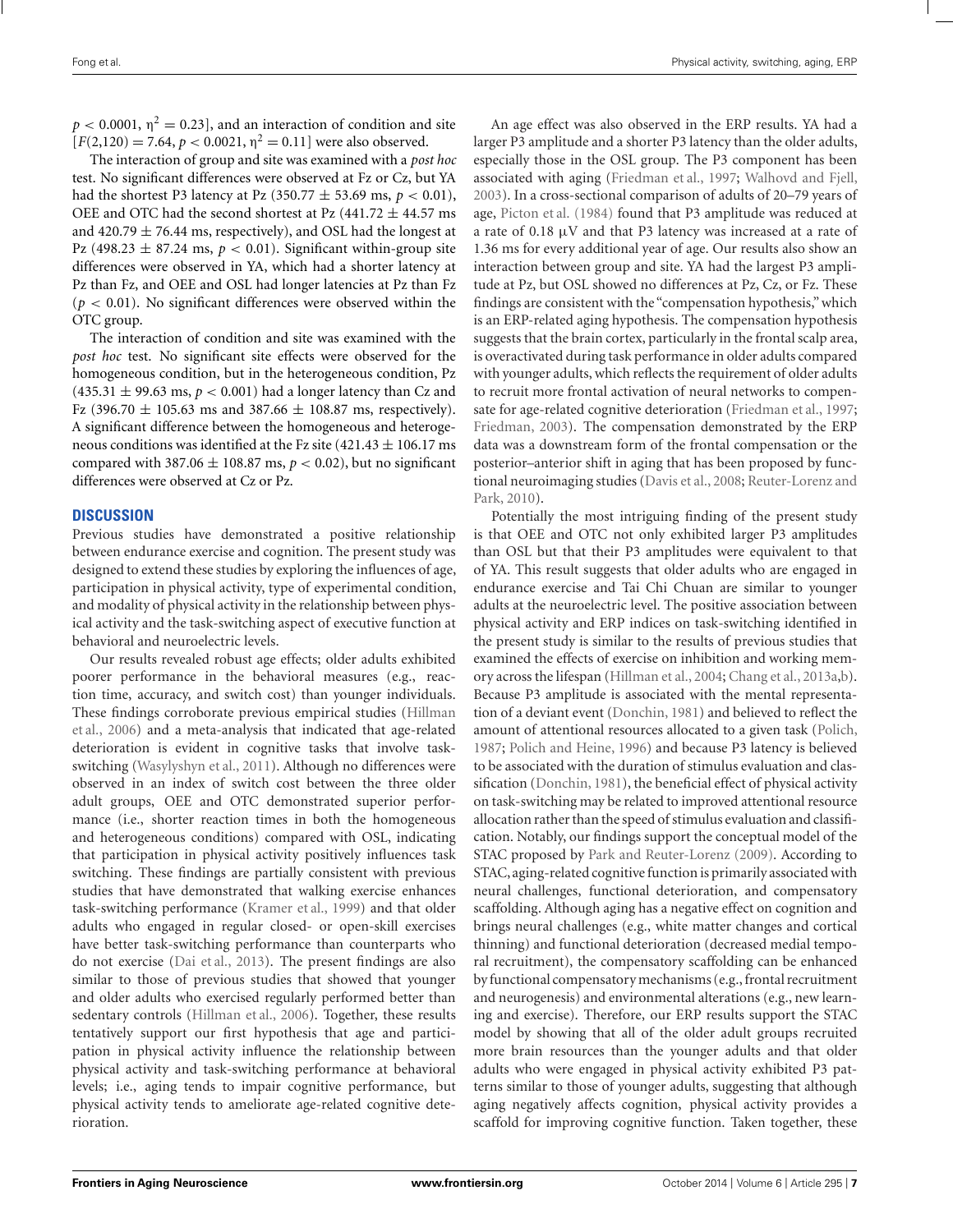results again support our first hypothesis that age and participation in physical activity influence the relationship between physical activity and task-switching at both behavioral and neuroelectric levels. Specifically, although aging is associated with reduced cognitive performance, physical activity compensates to some degree for the age-related cognitive deterioration observed in task-switching, particularly as expressed at the neuroelectric level.

This study also attempted to investigate the selective improvement hypothesis, which postulates a positive association between physical activity and cognitive tasks, particularly those that involve executive function. A significant main effect of condition was observed in terms of longer reaction times and less accuracy in the heterogeneous condition than the homogeneous condition, replicating previous studies in which the heterogeneous task required a greater amount of executive control. Although an interaction of group and condition was observed, follow-up analysis revealed that the four groups had similar performance order, regardless of task conditions; i.e., the YA performed best, followed by OEE and OTC, and OSL performed worst in both homogeneous and heterogeneous conditions. Although ERPs are not directly comparable to behavioral indices, the P3 amplitude exhibited a similar pattern. Specifically, YA, OEE, and OTC showed larger P3 amplitudes than OSL for both task conditions. These results suggest that physical activity tends to be associated with general rather than selective cognitive improvement. Although the results differ somewhat from our hypothesis and previous studies [\(Kramer et al.](#page-9-0), [1999](#page-9-0); [Colcombe and Kramer, 2003](#page-8-0); [Hillman et al.,](#page-9-0) [2006\)](#page-9-0), improved general cognitive function was also observed in several studies that measured both general and selective improvement [\(Colcombe and Kramer, 2003\)](#page-8-0) or general improvement only [\(Smith et al., 2010;](#page-10-0) [Dai et al., 2013](#page-9-0)). Animal studies have indicated that physical activity leads to improvement in cognition-related molecular constructs, such as neurogenesis [\(Uda et al.](#page-10-0), [2006\)](#page-10-0) and synaptogenesis [\(Eadie et al., 2005;](#page-9-0) [Kempermann](#page-9-0), [2008](#page-9-0)). Physical activity has also been linked to increased neurotrophic factors, such as brain-[derived neurotrophic factor \(BDNF;](#page-8-0) Cotman and Engesser-Cesar, [2002\)](#page-8-0), and relationships between exercise, BDNF, and cognition have recently been established in human studies [\(Kim et al.](#page-9-0), [2011;](#page-9-0) [Coelho et al.](#page-8-0), [2013\)](#page-8-0). Because these molecular constructs are the foundation of a variety of cognitive functions, increased molecular alterations may be the underlying mechanism for improved general cognitive function related to physical activity.

Our third goal was to determine whether the physical activity modality influences the relationship between physical activity and cognitive function. We found that physical activity in general, not the specific modality of physical activity, improved task-switching performance, which suggests that physical activity positively influences cognition, regardless of the type of physical activity. Although these results should be interpreted with caution due to the small sample size, they are consistent with previous studies that independently examined endurance exercise [\(Angevaren et al.](#page-8-0), [2008](#page-8-0); [Smith et al., 2010](#page-10-0)) and Tai Chi Chuan [\(Chang et al.](#page-8-0), [2010,](#page-8-0) [2014](#page-8-0); [Miller and Taylor-Piliae, 2014](#page-9-0)[;](#page-10-0) Wei et al., [2014](#page-10-0)) on cognition and brain. The present study extends this knowledge by comparing two exercise modalities. Although both types of physical activity were positively associated with cognitive function at the behavioral and neuroelectric levels, their underlying mechanisms may differ. [Kramer et al.](#page-9-0) [\(1999](#page-9-0)) indicated that six months of walking exercise training not only enhanced cardiovascular fitness  $(+5.1\%)$  but also improved task-switching performance in older adults, suggesting that cardiovascular fitness may be the link between exercise and cognition. Later studies using magnetic resonance imaging have further suggested that older adults who were more fit or who participated in long-term endurance exercise training had larger gray and white matter areas (which are ordinarily vulnerable to aging) than counterparts with lower fitness levels [\(Colcombe et al.](#page-8-0), [2006;](#page-8-0) [Gordon et al., 2008](#page-9-0)) and that these individuals had more cortical activation in the brain regions involved in attentional control (e.g., frontal and parietal cortices; [Colcombe et al.](#page-8-0), [2004\)](#page-8-0) than matched control groups. These findings suggest the importance of cardiovascular fitness in the relationship between exercise and cognition. However, although Tai Chi Chuan has also been associated with better cardiovascular fitness [\(Taylor-Piliae and Froelicher, 2004\)](#page-10-0), this type of exercise has also been linked to improvements in other fitness variables, such as muscle strength and endurance, balance, flexibility, and coordination [\(Leung et al.](#page-9-0), [2011](#page-9-0); [Lu et al., 2013](#page-9-0)) because it involves slow movement, endurance, a low stance, and coordination. These factors may have different effects on cognitive processes and the brain. For example, older adults with both higher cardiovascular fitness and higher motor fitness exhibit better executive control performance compared with counterparts with lower fitness status. The higher cardiovascular fitness group showed enhanced activity in the brain regions primarily involved in executive control, whereas the higher motor fitness group showed enhanced activity in the brain regions primarily involved in visuospatial processes [\(Voelcker-Rehage et al., 2010](#page-10-0)). Tai Chi Chuan training also involves opportunities to interact with individuals within a group, and social interaction may also influence the brain and cognition. [Mortimer et al.](#page-9-0) [\(2012\)](#page-9-0) reported increased executive control performance and whole-brain volume following membership in a Tai Chi Chuan group and a social interaction intervention group, whereas these changes were not observed in either a walking group or a non-exercise group. Members of the Tai Chi Chuan group had larger changes than members of the social interaction group. Although the lack of changes in the walking group may have resulted from the walkers' lower quantity of exercise, these differences suggest a specific influence of Tai Chi Chuan. In summary, our findings indicate that both endurance exercise and Tai Chi Chuan improve cognitive function. The underlying mechanisms may differ because different specific exercise characteristics are involved. These results warrant further investigation.

# **LIMITATIONS AND FUTURE DIRECTIONS**

The present study has some limitations that should be considered when interpreting the results. Because of the cross-sectional nature of the design, a direct causal link between exercise and improved cognitive function cannot be confirmed. Although a longitudinal study comparing the effect of exercise modality on cognition has not yet been published, some studies have examined influences on cognitive or neurocognitive function after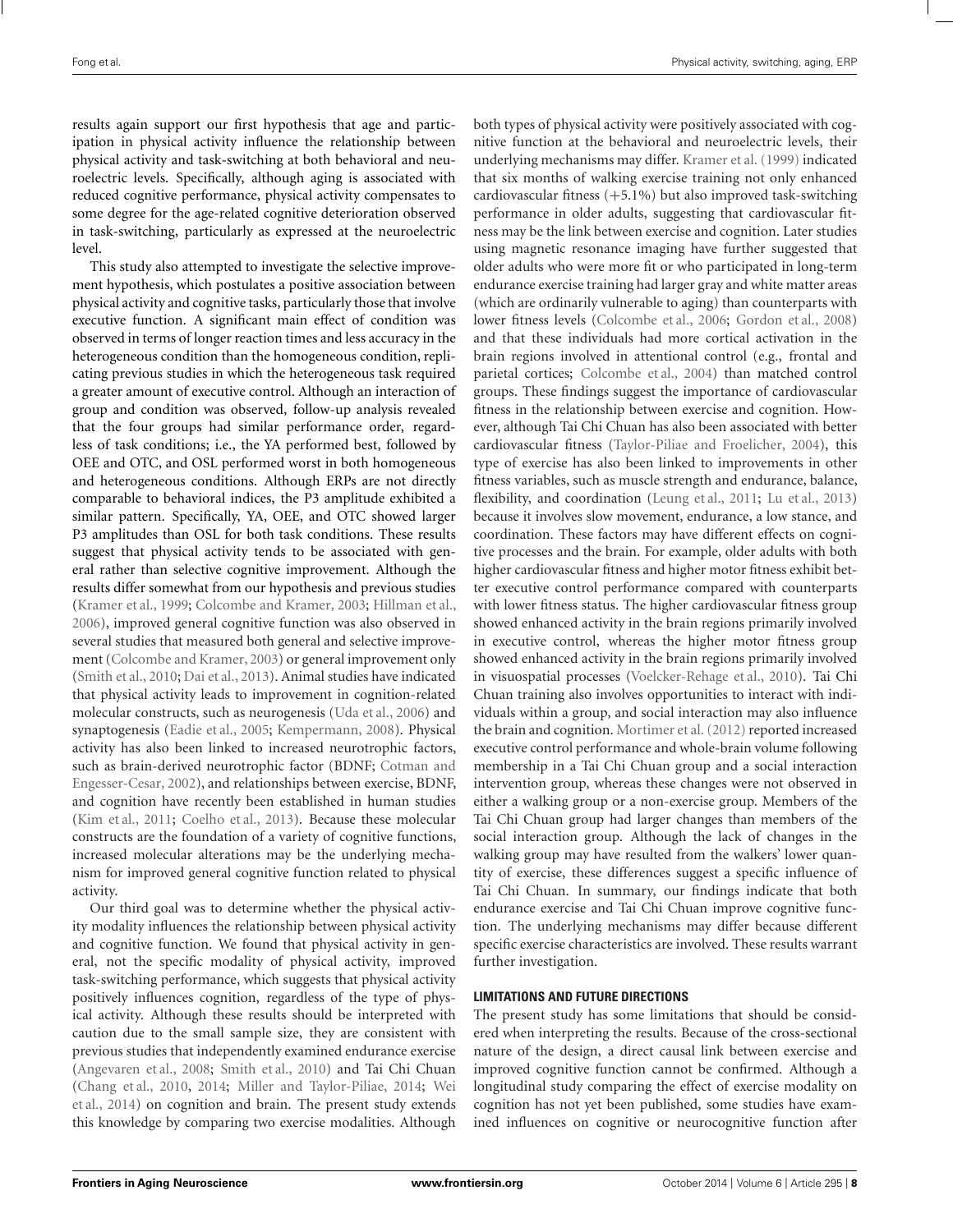<span id="page-8-0"></span>long-term programs of aerobic exercise (Colcombe et al., 2006), resistance exercise [\(Liu-Ambrose et al.](#page-9-0), [2010\)](#page-9-0), and Tai Chi Chuan [\(Li et al., 2013\)](#page-9-0). These studies provide the foundations and suggest possibilities for discovering a causal relationship between the modality of exercise and cognitive function. Such studies should be conducted in the future. Additionally, although the effects of exercise-related variables (e.g., exercise years, frequency per week, duration, and overall amount of physical activity) were consistent with our hypotheses, which suggested that our group assignments were appropriate, fitness is only inferred, and we cannot specify which fitness-related variables (e.g., cardiovascular and motor fitness) affected cognition. Different modalities of exercise may enhance specific types of fitness rather than overall general fitness (e.g., aerobic exercise may primarily improve cardiovascular fitness and Tai Chi Chuan may primarily improve motor fitness), and as noted above, these specific types of fitness have been linked to different cognitive and brain functions [\(Voelcker-Rehage et al.](#page-10-0), [2010\)](#page-10-0). Future research that assesses these fitness-related variables may provide a better understanding of the relationships between modalities of exercise and cognition. Third, the thumb pressing response task requires participants to generate sufficient mechanical coupling from the thumb muscles. A study using electromyography revealed that the response time for motor maneuvers varies between older adults, which may constitute a confounding variable in determining the reaction time of the cognitive task [\(Tsang and Hui-Chan](#page-10-0), [2003](#page-10-0)). Therefore, the possibility of a motor element associated with aging should be considered when applying this type of cognitive task in future studies examining older populations. Another potential limitation of the present study is that we primarily recruited healthy older adults with intact cognition, and the finding of a positive association between exercise and cognition may not apply to other populations. However, previous large-scale prospective studies have suggested inverse associations between physical activity and the risk of cognitive decline [\(Sofi et al., 2011\)](#page-10-0) and between physical activity and the risk of neurodegenerative diseases, such as dementia, Alzheimer's disease, and Parkinson's disease [\(Hamer and Chida](#page-9-0), [2009](#page-9-0)). Meta-analytic reviews have shown that exercise has a larger overall effect on cognition in older adults with cognitive impairment and dementia ( $ES = 0.57$ , [Heyn et al.](#page-9-0), [2004](#page-9-0)) than in older adults with healthy cognition (ESs=0.12–0.48,Colcombe and Kramer, 2003; [Smith et al., 2010](#page-10-0)). Although these meta-analyses primarily investigated the effects of aerobic exercise, these positive findings suggest the possibility of exercise modality effects in older adults who exhibit a wide range of cognitive function. Lastly, future studies are encouraged to consider characteristics of exercise participation, such as Tai Chi Chuan/jogging in a group or individually, to examine whether Tai Chi Chuan participants perform self-directed practice or instructor-directed practice with/without verbal cues [\(Wayne and Kaptchuk, 2008\)](#page-10-0), or to recruit Tai Chi Chuan practitioners with more extensive training or longer training years (e.g., more than 10 years) which may develop better quantified criterion to evaluate the degree of Tai Chi Chuan exercise. The different characteristics and training approaches may influence cognition, particularly the task-switching aspect of executive function.

## **CONCLUSION**

To the best of our knowledge, the present study is the first to explore the association between physical activity and taskswitching by examining the modulating roles of age, physical activity modality, and type of cognition using both behavioral and neuroelectric approaches simultaneously. In conclusion, the present ERP findings suggest that age and physical activity influence the relationship between physical activity and task-switching. The positive effect of physical exercise on cognition may be independent of the modality of physical activity and the type of executive control processes. Although age-related cognitive decline is to be expected in later years, older adults who engage in physical activity (either endurance exercise or Tai Chi Chuan) exhibit benefits in many different neurocognitive domains.

## **ACKNOWLEDGMENTS**

The present work was partially supported by a grant from Ministry of Science and Technology, Taiwan, to Dong-Yang Fong (NSC 101-2410-H-027-020) and to Yu-Kai Chang (NSC 102-2420-H-179-001-MY3 and NSC 102-2410-H-179-014-MY3).

## **REFERENCES**

- Angevaren, M., Aufdemkampe, G., Verhaar, H. J., Aleman, A., and Vanhees, L. (2008). Physical activity and enhanced fitness to improve cognitive function in older people without known cognitive impairment. *Cochrane Database Syst. Rev.* CD005381. doi: 10.1002/14651858.CD005381.pub3
- Banich, M. T. (2009). Executive function the search for an integrated account. *Curr. Dir. Psychol. Sci.* 18, 89–94. doi: 10.1111/j.1467-8721.2009.01615.x
- Bauman, A., Bull, F., Chey, T., Craig, C. L., Ainsworth, B. E., Sallis, J. F., et al. (2009). The international prevalence study on physical activity: results from 20 countries. *Int. J. Behav. Nutr. Phys. Act.* 6, 1–11. doi: 10.1186/1479-5868-6-21
- Chang, Y. K., Huang, C. J., Chen, K., F., and Hung, T. M. (2013a). Physical activity and working memory in healthy older adults: an ERP study. *Psychophysiology* 50, 1174–1182. doi: 10.1111/psyp.12089
- Chang, Y. K., Tsai, Y. J., Chen, T. T., and Hung, T. M. (2013b). The Impacts of coordinative exercise on executive function in kindergarten children: an ERP study. *Exp. Brain Res.* 225, 187–196. doi: 10.1007/s00221-012-3360-9
- Chang, Y. K., Nien, Y. H., Chen, A. G., and Yan, J. (2014). Tai Ji Quan, the brain, and cognition in older adults. *J. Sport. Health Sci.* 3, 36–42. doi: 10.1016/j.jshs.2013.09.003
- Chang, Y. K., Nien, Y. H., Tsai, C. L., and Etnier, J. L. (2010). Physical activity and cognition in older adults: the potential of Tai Chi Chuan. *J. Aging Phys. Act.* 18, 451–472.
- Coelho, F. G., Gobbi, S., Andreatto, C. A., Corazza, D. I., Pedroso, R. V., and Santos-Galduroz, R. F. (2013). Physical exercise modulates peripheral levels of brain-derived neurotrophic factor (BDNF): a systematic review of experimental studies in the elderly. *Arch. Gerontol. Geriatr.* 56, 10–15. doi: 10.1016/j.archger.2012.06.003
- Colcombe, S. J., Erickson, K. I., Scalf, P., Kim, J., Prakash, R., Mcauley, E., et al. (2006). Aerobic exercise training increases brain volume in aging humans. *J. Gerontol. A Biol. Sci. Med. Sci*. 61, 1166–1170. doi: 10.1093/gerona/61.11.1166
- Colcombe, S. J., and Kramer, A. F. (2003). Fitness effects on the cognitive function of older adults: a meta-analytic study. *Psychol. Sci.* 14, 125–130. doi: 10.1111/1467- 9280.t01-1-01430
- Colcombe, S. J., Kramer, A. F., Erickson, K. I., and Scalf, P. (2005). The implications of cortical recruitment and brain morphology for individual differences in inhibitory function in aging humans. *Psychol. Aging* 20, 363–375. doi: 10.1037/0882-7974.20.3.363
- Colcombe, S. J., Kramer, A. F., Erickson, K. I., Scalf, P., Mcauley, E., Cohen, N., et al. (2004). Cardiovascular fitness, cortical plasticity, and aging. *Proc. Natl. Acad. Sci. U.S.A.* 101, 3316–3321. doi: 10.1073/pnas.0400266101
- Cotman, C. W., and Engesser-Cesar, C. (2002). Exercise enhances and protects brain function. *Exerc. Sport Sci. Rev.* 30, 75–79. doi: 10.1097/00003677-200204000- 00006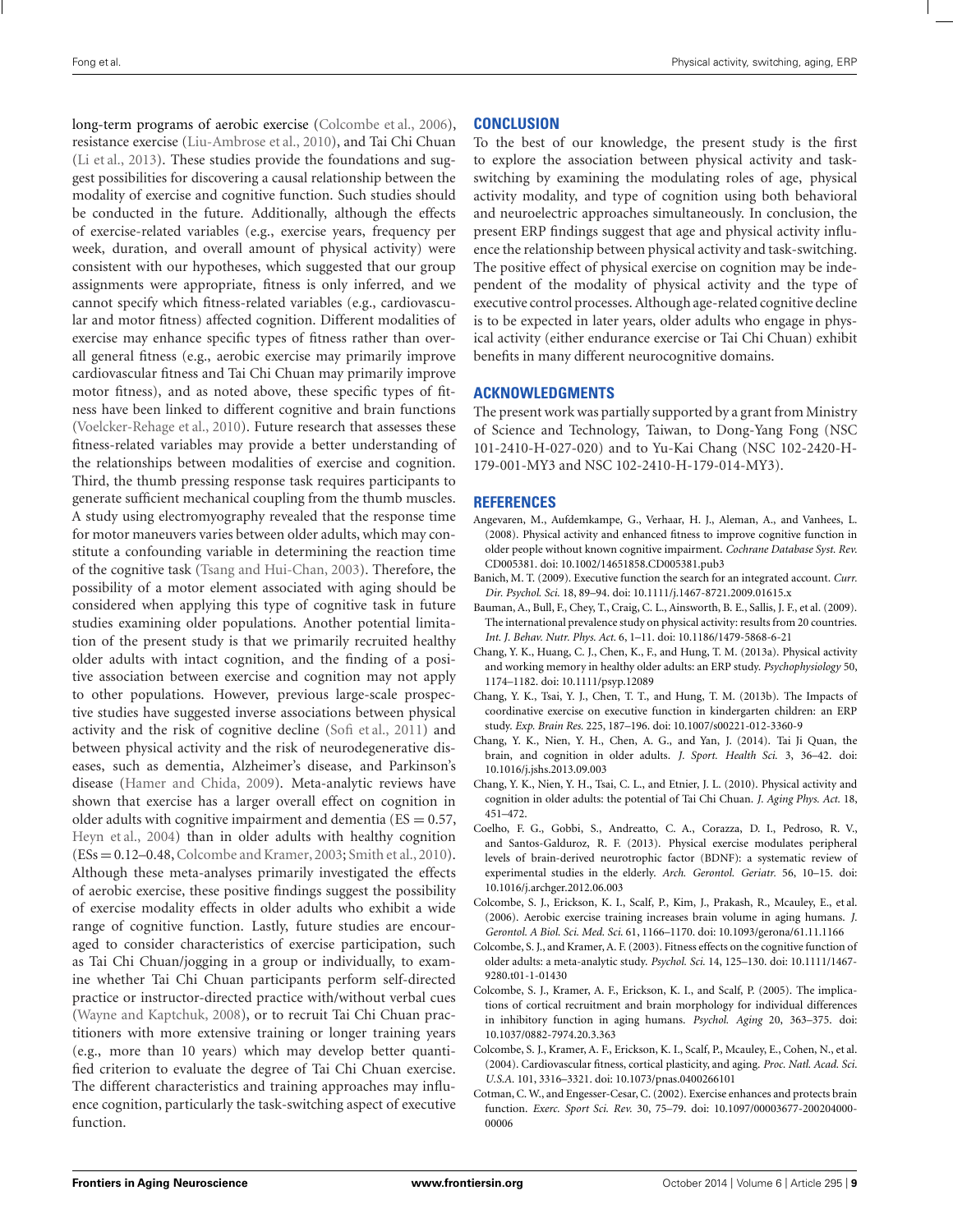- <span id="page-9-0"></span>Dai, C. T., Chang, Y. K., Huang, C. J., and Hung, T. M. (2013). Exercise mode and executive function in older adults: an ERP study of task-switching. *Brain Cogn.* 83, 153–162. doi: 10.1016/j.bandc.2013.07.007
- Davis, S. W., Dennis, N. A., Daselaar, S. M., Fleck, M. S., and Cabeza, R. (2008). Que PASA? the posterior–anterior shift in aging. *Cereb. Cortex* 18, 1201–1209. doi: 10.1093/cercor/bhm155
- Donchin, E. (1981). Surprise! surprise? *Psychophysiology* 18, 493–513. doi: 10.1111/j.1469-8986.1981.tb01815.x
- Eadie, B. D., Redila, V. A., and Christie, B. R. (2005). Voluntary exercise alters the cytoarchitecture of the adult dentate gyrus by increasing cellular proliferation, dendritic complexity, and spine density. *J. Comp. Neurol.* 486, 39–47. doi: 10.1002/cne.20493
- Erickson, K. I., and Kramer, A. F. (2009). Aerobic exercise effects on cognitive and neural plasticity in older adults. *Br. J. Sports Med*. 43, 22–24. doi: 10.1136/bjsm.2008.052498
- Etgen, T., Sander, D., Huntgeburth, U., Poppert, H., Forstl, H., and Bickel, H. (2010). Physical activity and incident cognitive impairment in elderly persons: the INVADE study*. Arch. Intern. Med.* 170, 186–193. doi: 10.1001/archinternmed.2009.498
- Friedman, D. (2003). Cognition and aging: a highly selective overview of eventrelated potential (ERP) data. *J. Clin. Exp. Neuropsychol.* 25, 702–720. doi: 10.1076/jcen.25.5.702.14578
- Friedman, D., Kazmerski, V., and Fabiani, M. (1997). An overview of age-related changes in the scalp distribution of P3b. *Electroencephalogr. Clin. Neurophysiol.* 104, 498–513. doi: 10.1016/S0168-5597(97)00036-1
- Gordon, B. A., Rykhlevskaia, E. I., Brumback, C. R., Lee, Y., Elavsky, S., Konopack, J. F., et al. (2008). Neuroanatomical correlates of aging, cardiopulmonary fitness level, and education. *Psychophysiology* 45, 825–838. doi: 10.1111/j.1469-8986.2008.00676.x
- Grober, E., Hall, C. B., Lipton, R. B., Zonderman, A. B., Resnick, S. M., and Kawas, C. (2008). Memory impairment, executive dysfunction, and intellectual decline in preclinical Alzheimer's disease. *J. Int. Neuropsychol. Soc.* 14, 266–278. doi: 10.1017/S1355617708080302
- Hamer, M., and Chida, Y. (2009). Physical activity and risk of neurodegenerative disease: a systematic review of prospective evidence. *Psychol. Med*. 39, 3–11. doi: 10.1017/S0033291708003681
- Herman, T., Mirelman, A., Giladi, N., Schweiger, A., and Hausdorff, J. M. (2010). Executive control deficits as a prodrome to falls in healthy older adults: a prospective study linking thinking, walking, and falling. *J. Gerontol. A Biol. Sci. Med. Sci.* 65, 1086–1092. doi: 10.1093/gerona/glq077
- Heyn, P. C., Abreu, B. C., and Ottenbacher, K. J. (2004). The effects of exercise training on elderly persons with cognitive impairment and dementia: a meta-analysis. *Arch. Phys. Med. Rehabil*. 85, 1694–1704. doi: 10.1016/j.apmr.2004.03.019
- Hillman, C. H., Belopolsky, A., Snook, E. M., Kramer, A. F., and Mcauley, E. (2004). Physical activity and executive control: implications for increased cognitive health during older adulthood. *Res. Q. Exerc. Sport* 75, 176–185. doi: 10.1080/02701367.2004.10609149
- Hillman, C. H., Kramer, A. F., Belopolsky, A. V., and Smith, D. P. (2006). A crosssectional examination of age and physical activity on performance and eventrelated brain potentials in a task switching paradigm. *Int. J. Psychophysiol.* 59, 30–39. doi: 10.1016/j.ijpsycho.2005.04.009
- Hoogendam, Y. Y., Hofman, A., Van Der Geest, J. N., Van Der Lugt, A., and Ikram, M. A. (2014). Patterns of cognitive function in aging: the Rotterdam Study. *Eur. J. Epidemiol.* 29, 133–140. doi: 10.1007/s10654-014-9885-4
- Hull, R., Martin, R. C., Beier, M. E., Lane, D., and Hamilton, A. C. (2008). Executive function in older adults: a structural equation modeling approach. *Neuropsychology* 22, 508–522. doi: 10.1037/0894-4105.22.4.508
- Jacobsen, L. A., Kent, M., Lee, M., and Mather, M. (2011). "America's aging population," in *Population Bulletin,* Vol. 66. Washington, DC: Population Reference Bureau.
- Jahnke, R., Larkey, L., Rogers, C., Etnier, J., and Lin, F. (2010). A comprehensive review of health benefits of qigong and Tai Chi. *Am. J. Health Promot.* 24, e1–e25. doi: 10.4278/ajhp.081013-LIT-248
- Jasper, H. (1958). The ten-twenty electrode system of the international federation. *Electroencephalogr. Clin. Neurophysiol.* 10, 371–375.
- Jurado, M. B., and Rosselli, M. (2007). The elusive nature of executive functions: a review of our current understanding. *Neuropsychol. Rev.* 17, 213–233. doi: 10.1007/s11065-007-9040-z
- Kamijo, K., and Takeda, Y. (2010). Regular physical activity improves executive function during task switching in young adults. *Int. J. Psychophysiol.* 75, 304–311. doi: 10.1016/j.ijpsycho.2010.01.002
- Kempermann, G. (2008). The neurogenic reserve hypothesis: what is adult hippocampal neurogenesis good for? *Trends*. *Neurosci.* 31, 163–169. doi: 10.1016/j.tins.2008.01.002
- Kim, J. M., Stewart, R., Bae, K. Y., Kim, S. W., Yang, S. J., Park, K. H., et al. (2011). Role of BDNF val66met polymorphism on the association between physical activity and incident dementia. *Neurobiol. Aging* 32, 551.e5–551.e12. doi: 10.1016/j.neurobiolaging.2010.01.018
- Kramer, A. F., Hahn, S., Cohen, N. J., Banich, M. T., Mcauley, E., Harrison, C. R., et al. (1999). Ageing, fitness and neurocognitive function. *Nature* 400, 418–419. doi: 10.1038/22682
- Kray, J., Gaspard, H., Karbach, J., and Blaye, A. (2013). Developmental changes in using verbal self-cueing in task-switching situations: the impact of task practice and task-sequencing demands. *Front. Psychol.* 4:940. doi: 10.3389/fpsyg.2013.00940
- Kray, J., and Lindenberger, U. (2000). Adult age differences in task switching. *Psychol. Aging* 15, 126–147. doi: 10.1037/0882-7974.15.1.126
- Leung, D. P., Chan, C. K., Tsang, H. W., Tsang, W. W., and Jones, A. Y. (2011). Tai Chi as an intervention to improve balance and reduce falls in older adults: a systematic and meta-analytical review. *Altern. Ther. Health Med*. 17, 49–48.
- Li, F., Harmer, P., Liu, Y., and Chou, L. S. (2013). Tai Ji Quan and global cognitive function in older adults with cognitive impairment: a pilot study. *Arch. Gerontol. Geriatr.* 58, 434–439. doi: 10.1016/j.archger.2013.12.003
- Liu-Ambrose, T., and Donaldson, M. G. (2009). Exercise and cognition in older adults: is there a role for resistance training programmes? *Br. J. Sports Med*. 43, 25–27. doi: 10.1136/bjsm.2008.055616
- Liu-Ambrose, T., Nagamatsu, L. S., Graf, P., Beattie, B. L., Ashe, M. C., and Handy, T. C. (2010). Resistance training and executive functions: a 12 month randomized controlled trial. *Arch. Intern. Med*. 170, 170–178. doi: 10.1001/archinternmed.2009.494
- Lu, X., Hui-Chan, C. W., and Tsang, W. W. (2013). Tai Chi, arterial compliance, and muscle strength in older adults. *Eur. J. Prev. Cardiol.* 20, 613–619. doi: 10.1177/2047487312443483
- Miller, S. M., and Taylor-Piliae, R. E. (2014). Effects of Tai Chi on cognitive function in community-dwelling older adults: a review. *Geriatr. Nurs.* 35, 9–19. doi: 10.1016/j.gerinurse.2013.10.013
- Miyake, A., Friedman, N. P., Emerson, M. J., Witzki, A. H., Howerter, A., and Wager, T. D. (2000). The unity and diversity of executive functions and their contributions to complex "frontal lobe" tasks: a latent variable analysis. *Cogn. Psychol.* 41, 49–100. doi: 10.1006/cogp.1999.0734
- Monsell, S. (2003). Task switching. *Trends. Cogn. Sci.* 7, 134–140. doi: 10.1016/S1364-6613(03)00028-27
- Mortimer, J. A., Ding, D., Borenstein, A. R., Decarli, C., Guo, Q., Wu, Y., et al. (2012). Changes in brain volume and cognition in a randomized trial of exercise and social interaction in a community-based sample of nondemented Chinese elders. *J. Alzheimers Dis.* 30, 757–766. doi: 10.3233/JAD-2012- 120079
- Pang, T. Y., and Hannan, A. J. (2013). Enhancement of cognitive function in models of brain disease through environmental enrichment and physical activity. *Neuropharmacology* 64, 515–528. doi: 10.1016/j.neuropharm.2012.06.029
- Park, D. C., and Reuter-Lorenz, P. (2009). The adaptive brain: aging and neurocognitive scaffolding. *Annu. Rev. Psychol.* 60, 173–196. doi: 10.1146/annurev.psych.59.103006.093656
- Picton, T. W., Stuss, D. T., Champagne, S. C., and Nelson, R. F. (1984). The effects of age on human event-related potentials. *Psychophysiology* 21, 312–326. doi: 10.1111/j.1469-8986.1984.tb02941.x
- Polich, J. (1987). Task difficulty, probability, and inter-stimulus interval as determinants of P300 from auditory stimuli. *Electroencephalogr. Clin. Neurophysiol.* 68, 311–320. doi: 10.1016/0168-5597(87)90052-9
- Polich, J., and Heine, M. R. (1996). P300 topography and modality effects from a single-stimulus paradigm. *Psychophysiology* 33, 747–752. doi: 10.1111/j.1469- 8986.1996.tb02371.x
- Prakash, R. S., Erickson, K. I., Colcombe, S. J., Kim, J. S., Voss, M. W., and Kramer, A. F. (2009). Age-related differences in the involvement of the prefrontal cortex in attentional control. *Brain Cogn.* 71, 328–335. doi: 10.1016/j.bandc.2009.07.005